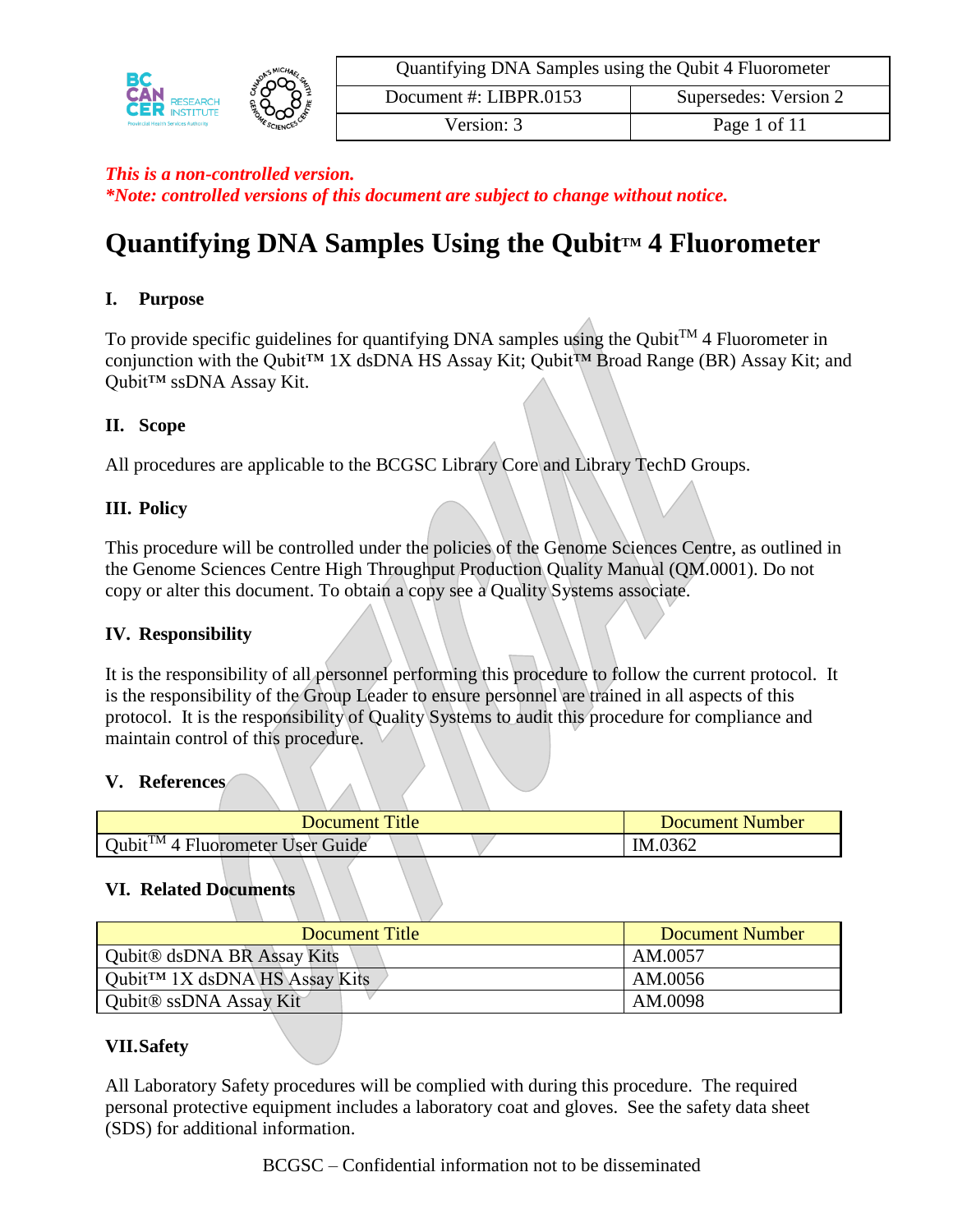| <b>MICHAF,</b><br>ഹ∼<br><b>CER RESEARCH</b><br><b>RESEARCH</b><br>్రాండి<br><b>Provincial Health Services Authority</b><br>SCIENCE |                        | Quantifying DNA Samples using the Qubit 4 Fluorometer |              |
|------------------------------------------------------------------------------------------------------------------------------------|------------------------|-------------------------------------------------------|--------------|
|                                                                                                                                    | Document #: LIBPR.0153 | Supersedes: Version 2                                 |              |
|                                                                                                                                    |                        | Version: 3                                            | Page 2 of 11 |

#### **VIII. Materials and Equipment**

| Name                                      | <b>Supplier</b>          | Number:     | Model #      | Catalogue #  |
|-------------------------------------------|--------------------------|-------------|--------------|--------------|
| Fisherbrand Nitrile gloves- medium        | Thermo Fisher            | 27-058-52   |              |              |
| Gilson P2 pipetman                        | Mandel Scientific        | GF-44801    |              |              |
| Gilson P10 pipetman                       | <b>Mandel Scientific</b> | GF-44802    |              |              |
| Gilson P20 pipetman                       | Mandel Scientific        | GF-23600    |              |              |
| Gilson P200 pipetman                      | Mandel Scientific        | GF-23601    |              |              |
| Gilson P1000 pipetman                     | Mandel Scientific        | GF-23602    |              |              |
| Mini-centrifuge                           | Thermo Fisher            | 05-090-100  | $\checkmark$ |              |
| Vortex Mixer                              | Labnet                   | S0200       |              |              |
| Eppendorf Safe-Lock Tubes, 2ml            | <b>VWR</b>               | 054027      |              | $\checkmark$ |
| Falcon 2096 conical tubes, 15 ml          | VWR                      | CA21008-918 |              |              |
| Qubit <sup>™</sup> 1X dsDNA HS Assay Kit  | Invitrogen               | Q33230      |              |              |
| Qubit™ 4 Fluorometer                      | Invitrogen               | Q33226      |              |              |
| Qubit <sup>TM</sup> assay tubes (500)     | Invitrogen               | Q32856      |              | ✓            |
| Black ink permanent marker pen            | <b>VWR</b>               | 52877-310   |              |              |
| Diamond Filter tips DF1000                | Mandel                   | GF-F171703  |              |              |
| Diamond Filter tips DFL10ST               | <b>Mandel Scientific</b> | GF-F171203  |              |              |
| Diamond Filter tips DFL30ST               | <b>Mandel Scientific</b> | GF-F171303  |              | ✓            |
| Diamond Filter tips DF200ST               | Mandel Scientific        | GF-F171503  |              |              |
| Qubit <sup>™</sup> dsDNA BR Assay Kit 500 | Invitrogen               | Q32853      |              |              |
| Qubit <sup>TM</sup> ssDNA Assay Kit $100$ | Invitrogen               | Q10212      |              | ✓            |
|                                           |                          |             |              |              |

# **IX. QubitTM assay guide**

| Qubit <sup>™</sup> assay kit         | <b>Assay</b><br>Range | Sample starting concentration         |
|--------------------------------------|-----------------------|---------------------------------------|
| dsDNA Broad Range Assay (BR)         | $2 - 1000$ ng         | $100$ pg/ $\mu$ L - $1\mu$ g/ $\mu$ L |
| 1X dsDNA High Sensitivity Assay (HS) | $0.2 - 100$ ng        | $10pg/µL - 100ng/µL$                  |
| ssDNA Assay                          | $1 - 200$ ng          | $50$ pg/ $\mu$ L - 200ng/ $\mu$ L     |

#### **X. Procedure**

# **At QubitTM workstation:**

Note: Use only authorized accessories (adaptor, power cord, USB cable, etc)

## **1. Retrieval of reagents and equipment preparation**

1.1. Put on a clean pair of gloves and lab coat.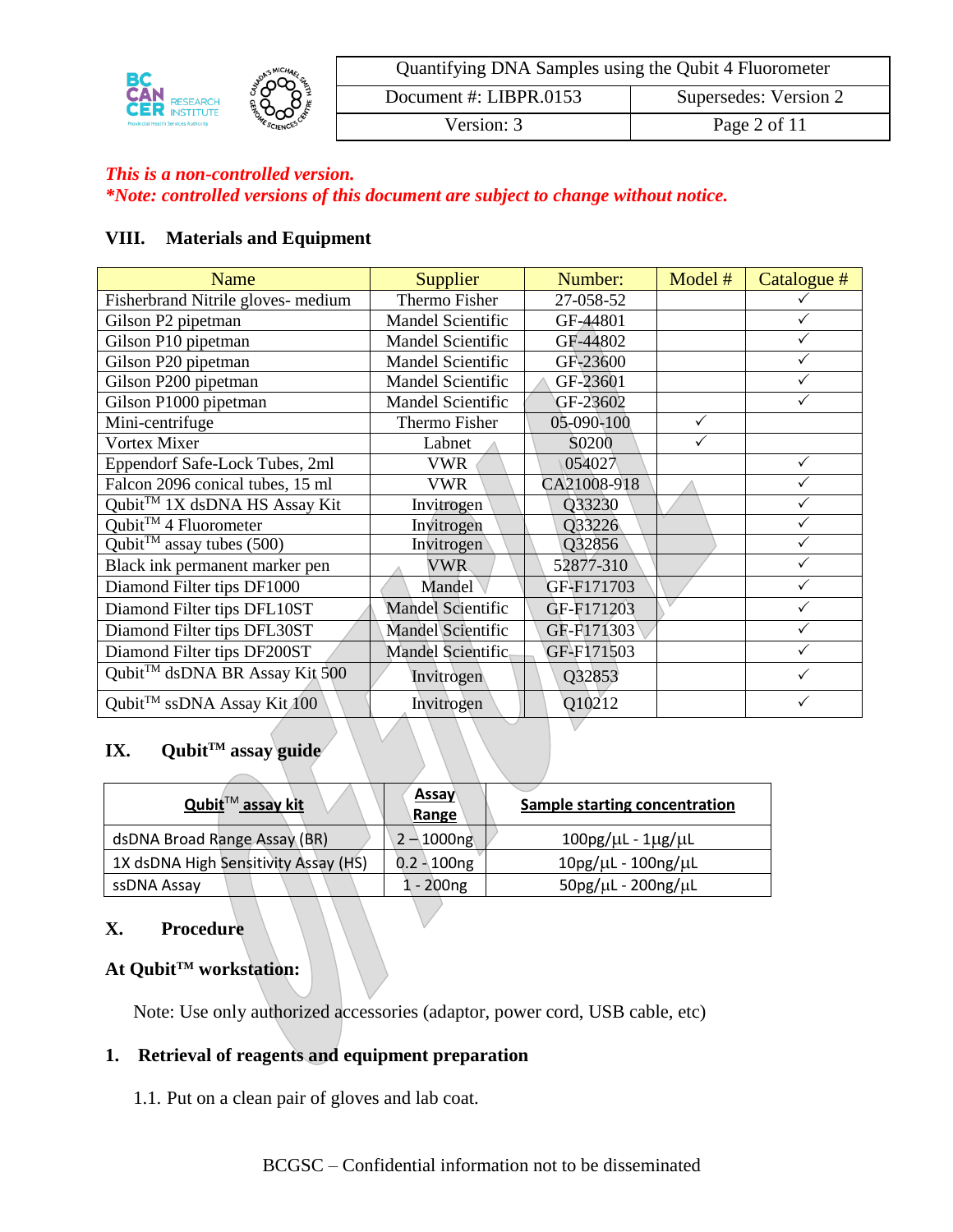| <b>CER RESEARCH</b><br><b>Provincial Health Services Authority</b> | <b>MICHAE</b><br>∩ന | Quantifying DNA Samples using the Qubit 4 Fluorometer |                       |  |
|--------------------------------------------------------------------|---------------------|-------------------------------------------------------|-----------------------|--|
|                                                                    | ာထ                  | Document #: LIBPR.0153                                | Supersedes: Version 2 |  |
|                                                                    | SCIENCE             | Version: 3                                            | Page 3 of 11          |  |

- 1.2. Retrieve appropriate pre-aliquoted Standard  $#1$  and Standard  $#2$  from  $4^{\circ}C$  fridge and allow the standards to come to room temperature for a minimum of two minutes.
- 1.3. Retrieve DNA samples and equilibrate to room temperature. Mix well and pulse spin.
- 1.4. Ensure there is communication with the Qubit<sup>TM</sup> Fluorometer and the instrument computer. If not, re-establish the connection by unplugging and re-plugging the microUSB port at the rear of the Qubit<sup>™</sup> instrument.
- 1.5. Instrument touch screen is the user interface containing the buttons for all the functions needed and displays data from the assays.

# **2. Setting up the QubitTM 1X dsDNA High Sensitivity assay**

- 2.1. Calculate the volume of Qubit<sup>TM</sup> 1X dsDNA HS working solution that will be needed to accommodate all standards and samples. The final volume in each tube must be 200μL. Each standard tube requires 190μL of Qubit working solution and each sample tube requires anywhere from 180–199μL. The reagent calculator in section 3.3 can be used to determine the amount of Qubit<sup>TM</sup> working solution required.
- 2.2. Retrieve the Qubit<sup>TM</sup> working solution from the  $4^{\circ}$ C fridge and mix well. To avoid crosscontamination, aliquot out the required volume of Qubit<sup>TM</sup> working solution from the main bottle into an appropriate sized sterile tube. After aliquoting, immediately return the stock bottle to 4 °C fridge. Allow the aliquoted working solution to reach room temperature for at least 10 minutes.
- 2.3. Set up the number of 0.5mL tubes needed for all of the samples plus a tube for each of the standards. For best results, use clear, thin-walled Qubit™ assay tubes. Label the lid of each assay tube (do not write on the side wall).
- 2.4. Dispense 190μL Qubit<sup>™</sup> working solution into tubes for Standard #1 and Standard #2.
- 2.5. Dispense 180–199µL Qubit<sup>™</sup> working solution into tubes for the samples.
- 2.6. Add  $10\mu L$  of each Qubit<sup>TM</sup> standard to the appropriate tube.

Note: Accurate pipetting is critical to ensure that exactly  $10\mu$ L of each Qubit<sup>TM</sup> dsDNA HS standard is added to 190 $\mu$ L of Qubit<sup>TM</sup> working solution. Proper calibration of the Qubit<sup>TM</sup> Fluorometer requires that the standards be introduced to the instrument in the correct order.

2.7. Add 1–20μL of each user sample to the appropriate tube.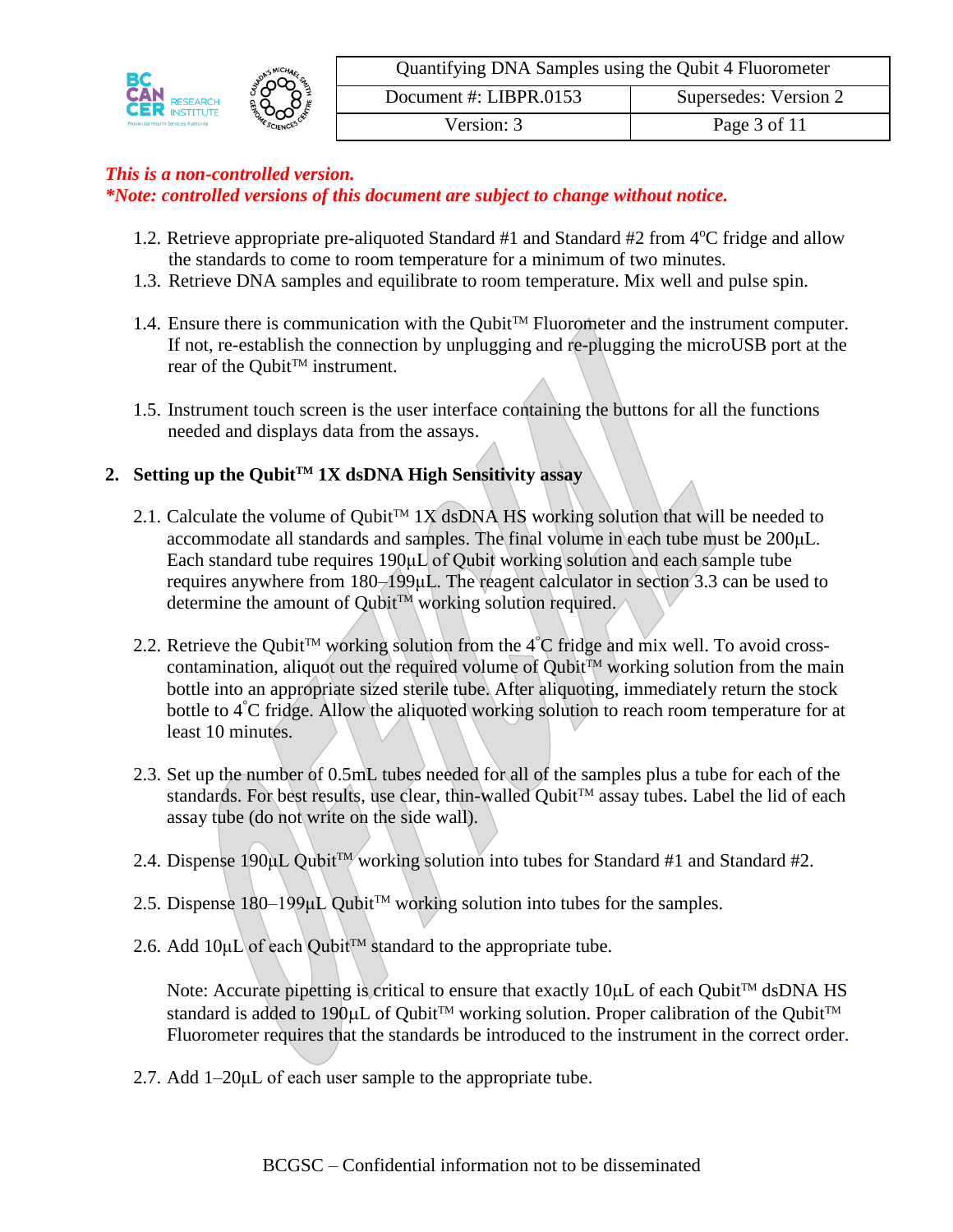| ∩⊙∩<br>čËR<br><b>RESEARCH</b><br>ౣ౦య<br><b>Provincial Health Services Authority</b> | MICHAR. | Quantifying DNA Samples using the Qubit 4 Fluorometer |                       |  |
|-------------------------------------------------------------------------------------|---------|-------------------------------------------------------|-----------------------|--|
|                                                                                     |         | Document #: $LIBPR.0153$                              | Supersedes: Version 2 |  |
|                                                                                     | SCIENCE | Version: 3                                            | Page 4 of 11          |  |

- 2.8. Mix the standards and samples vigorously by vortexing for 3–5 seconds and pulse spin to remove bubbles.
- 2.9. Allow all tubes to incubate at room temperature for a minimum of 2 minutes.

# **3. Setting up the QubitTM dsDNA Broad Range assay**

- 3.1. Calculate the volume of Qubit<sup>TM</sup> dsDNA BR working solution that will be needed to accommodate all standards and samples. The final volume in each tube must be 200μL. Each standard tube requires  $190 \mu L$  of Qubit<sup>TM</sup> working solution and each sample tube requires anywhere from 180–199μL. The reagent calculator in section 3.3 can be used to determine the amount of QubitTM working solution required.
- 3.2. Set up the number of 0.5mL tubes needed for all of the test samples plus a tube for each of the standards. For best results use clear, thin-walled Qubit<sup>TM</sup> assay tubes. Label the lid of each assay tube (do not write on the side wall).
- 3.3. On the Home screen, select onboard Reagent Calculator (Figures 1a,b,c) to determine the correct amount of Qubit<sup>TM</sup> Broad Range dye and buffer required to prepare for the samples and standards. In an appropriate sized tube, aliquot the appropriate volumes and vortex well.



3.4. Dispense 190µL Qubit<sup>TM</sup> working solution into tubes for Standard #1 and Standard #2.

3.5. Dispense 180–199μL Qubit<sup>™</sup> working solution into tubes for the samples.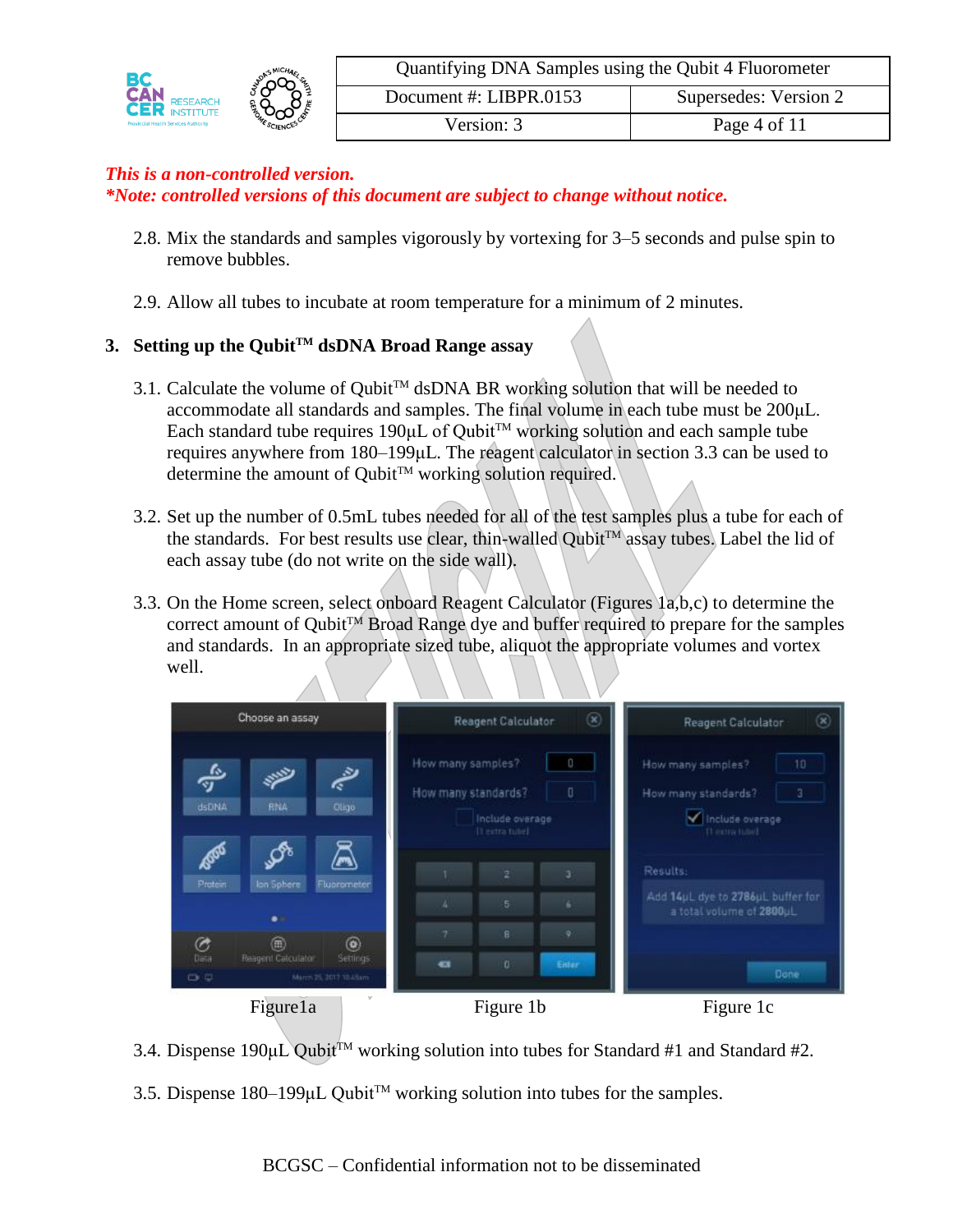

3.6. Add 10µL of each Qubit™ standard to the appropriate tube.

Note: Accurate pipetting is critical to ensure that exactly  $10\mu L$  of each Qubit<sup>TM</sup> dsDNA BR standard is added to 190µL of Qubit<sup>™</sup> working solution. Proper calibration of the Qubit<sup>™</sup> Fluorometer requires that the standards be introduced to the instrument in the right order.

- 3.7. Add 1–20μL of each user sample to the appropriate tube.
- 3.8. Mix the standards and samples vigorously by vortexing for 3–5 seconds and pulse spin to remove bubbles.
- 3.9. Allow all tubes to incubate at room temperature for a minimum of 2 minutes.

#### **4. Setting up the QubitTM ssDNA assay**

- 4.1. Calculate the volume of Qubit<sup>TM</sup> ssDNA working solution that will be needed to accommodate all standards and samples. The final volume in each tube must be 200μL. Each standard tube requires 190 $\mu$ L of Qubit<sup>TM</sup> working solution and each sample tube requires anywhere from 180–199μL. The reagent calculator in **Section 3.3** can be used to determine the amount of Qubit™ working solution required.
- 4.2. Set up the number of 0.5mL tubes needed for all of the test samples plus a tube for each of the standards. For best results use clear, thin-walled Oubit<sup>TM</sup> assay tubes. Label the lid of each assay tube (do not write on the side wall).
- 4.3. On the Home screen, select onboard Reagent Calculator (Figures 1a,b,c) to determine the correct amount of Qubit<sup>TM</sup> ssDNA dye and buffer required to prepare for the samples and standards. In an appropriate sized tube, aliquot the appropriate volumes and vortex well.
- 4.4. Dispense 190 $\mu$ L Qubit<sup>TM</sup> working solution into tubes for Standard #1 and Standard #2.
- 4.5. Dispense 180–199µL Qubit<sup>™</sup> working solution into tubes for the samples.
- 4.6. Add  $10\mu L$  of each Qubit<sup>TM</sup> standard to the appropriate tube.

Note: Accurate pipetting is critical to ensure that exactly  $10\mu L$  of each Qubit<sup>TM</sup> ssDNA standard is added to 190 $\mu$ L of Oubit<sup>TM</sup> working solution. Proper calibration of the Oubit<sup>TM</sup> Fluorometer requires that the standards be introduced to the instrument in the correct order.

4.7. Add 1–20μL of each user sample to the appropriate tube.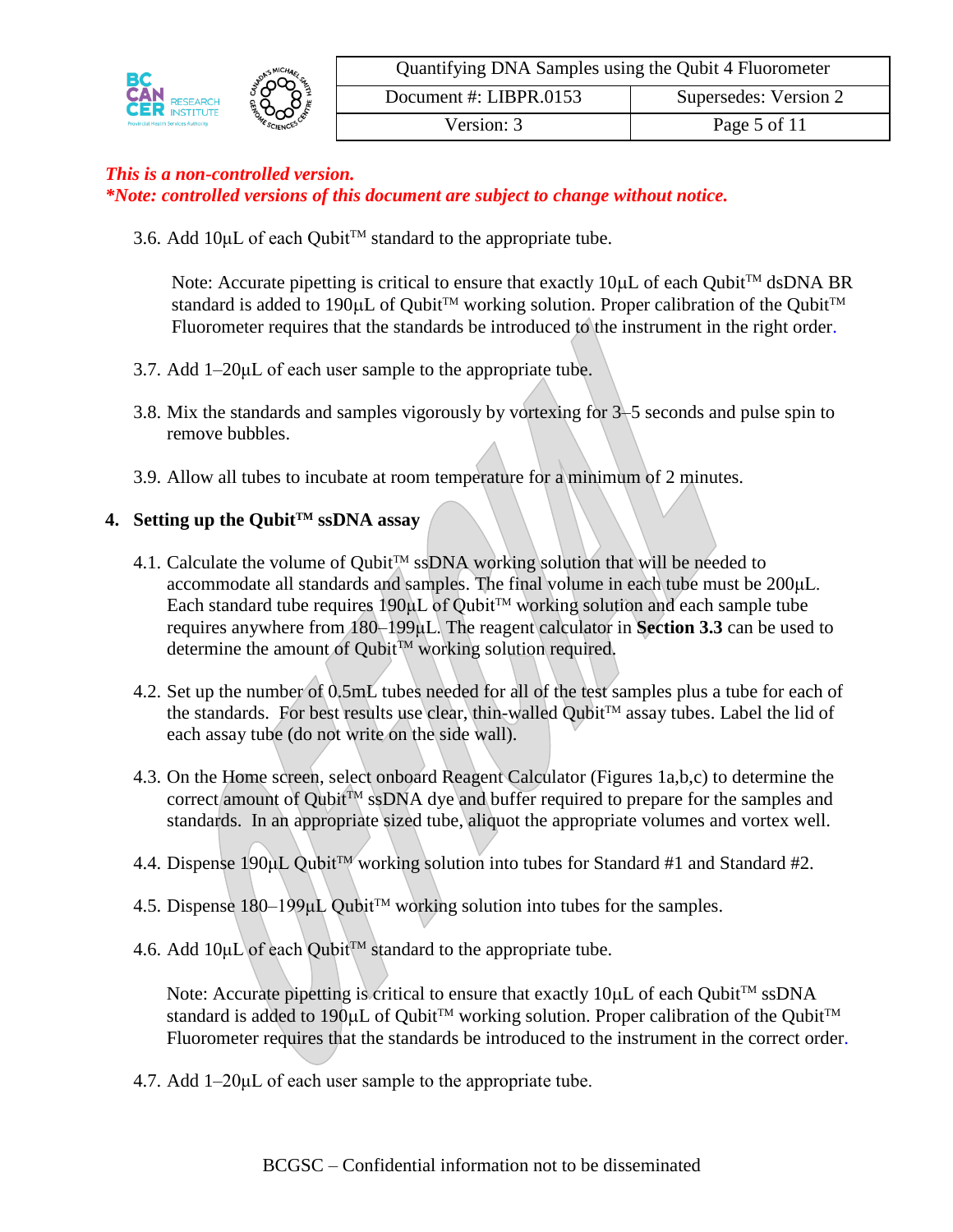

- 4.8. Mix the standards and samples vigorously by vortexing for 3–5 seconds and pulse spin to remove bubbles.
- 4.9. Allow all tubes to incubate at room temperature for a minimum of 2 minutes.
- 4.10.Signal is stable for 30 minutes.

# **5. Using the QubitTM Fluorometer**

**Important considerations:** The outside of tubes should be dry before loading in Qubit<sup>TM</sup> chamber (inaccurate concentration will result if the chamber becomes wet). This assay is extremely temperature sensitive and must be performed at room temperature; therefore do not chill the tubes and avoid warming the samples by handling tubes near the top. The Oubit<sup>TM</sup> Fluorometer can be as much as 3<sup>o</sup>C higher than room temperature. If repeat measurements are required, allow the sample tube to equilibrate at room temperature for 30 seconds prior to measurement.

Concentrated samples may require multiple dilutions so that at least one measurement lies within the linear range of the assay. Repeat the assay with an appropriate dilution series if the measurements do not fall within the linear range of the assay.

- 5.1. Log onto the instrument computer. Double click or open the Qubit<sup>TM4</sup> Data icon. If there is no response, unplug and replug the microUSB cable at the rear of the Qubit instrument.
- 5.2. Use the touch screen to wake the Qubit<sup>TM</sup> instrument to the **Home Screen** (Figure 2a). Choose **dsDNA** Assay and then select the specific dsDNA assay (Figure 2b).

For ssDNA Assay, choose **Oligo** from the **Home Screen** (Figure 2a).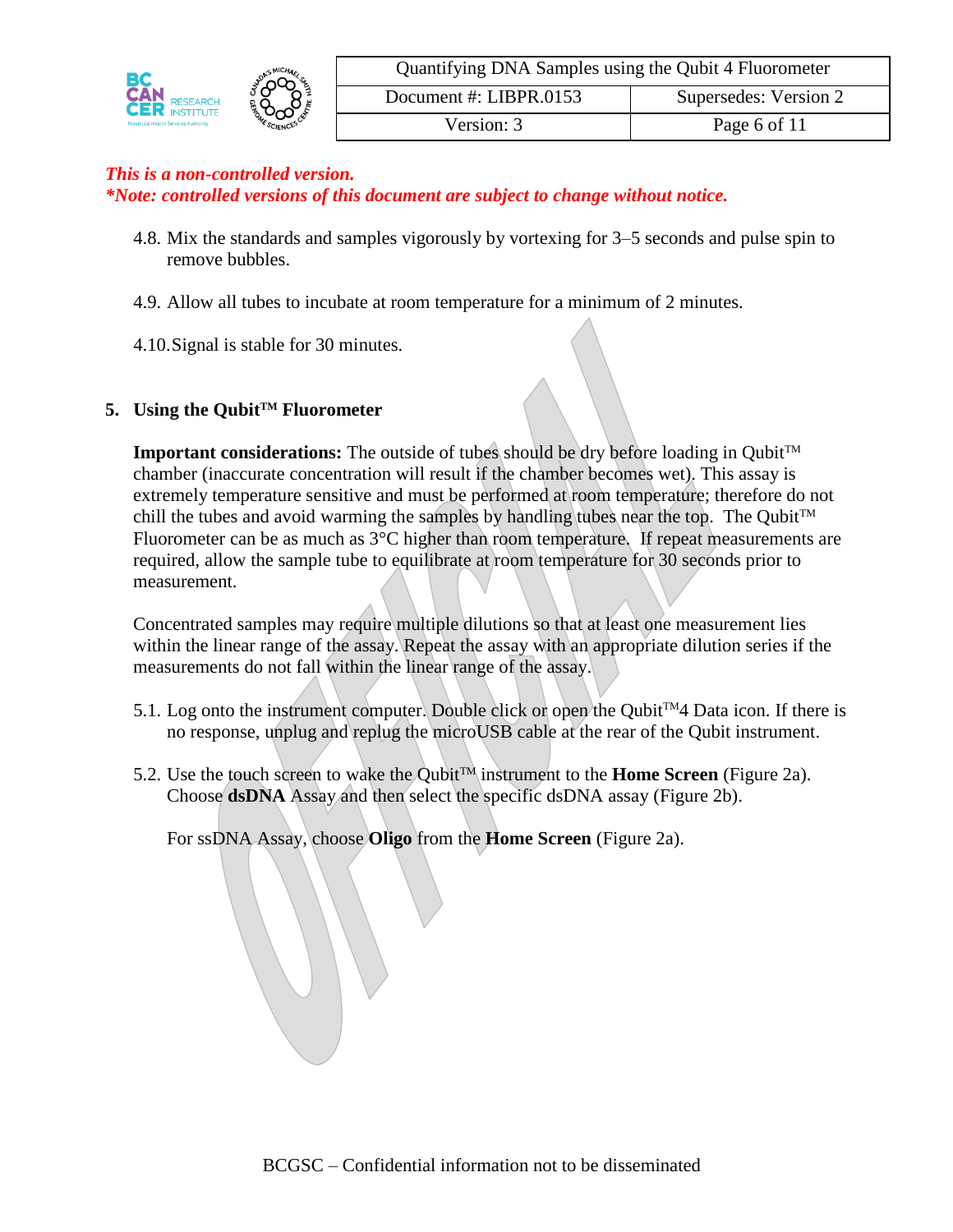|                                                           | <b>MICHAR</b><br>റവ | Quantifying DNA Samples using the Qubit 4 Fluorometer |                       |
|-----------------------------------------------------------|---------------------|-------------------------------------------------------|-----------------------|
| <b>CAN</b><br><b>RESEARCH</b><br>್ಷುಂ<br><b>INSTITUTE</b> |                     | Document #: LIBPR.0153                                | Supersedes: Version 2 |
| <b>Provincial Health Services Authority</b>               | SCIENCE             | $\sqrt{ersion: } 3$                                   | Page 7 of 11          |



5.3. Press **Read standards** (Figure 3a). Then follow the prompts for reading Standards #1 and #2 (Figure 3b).

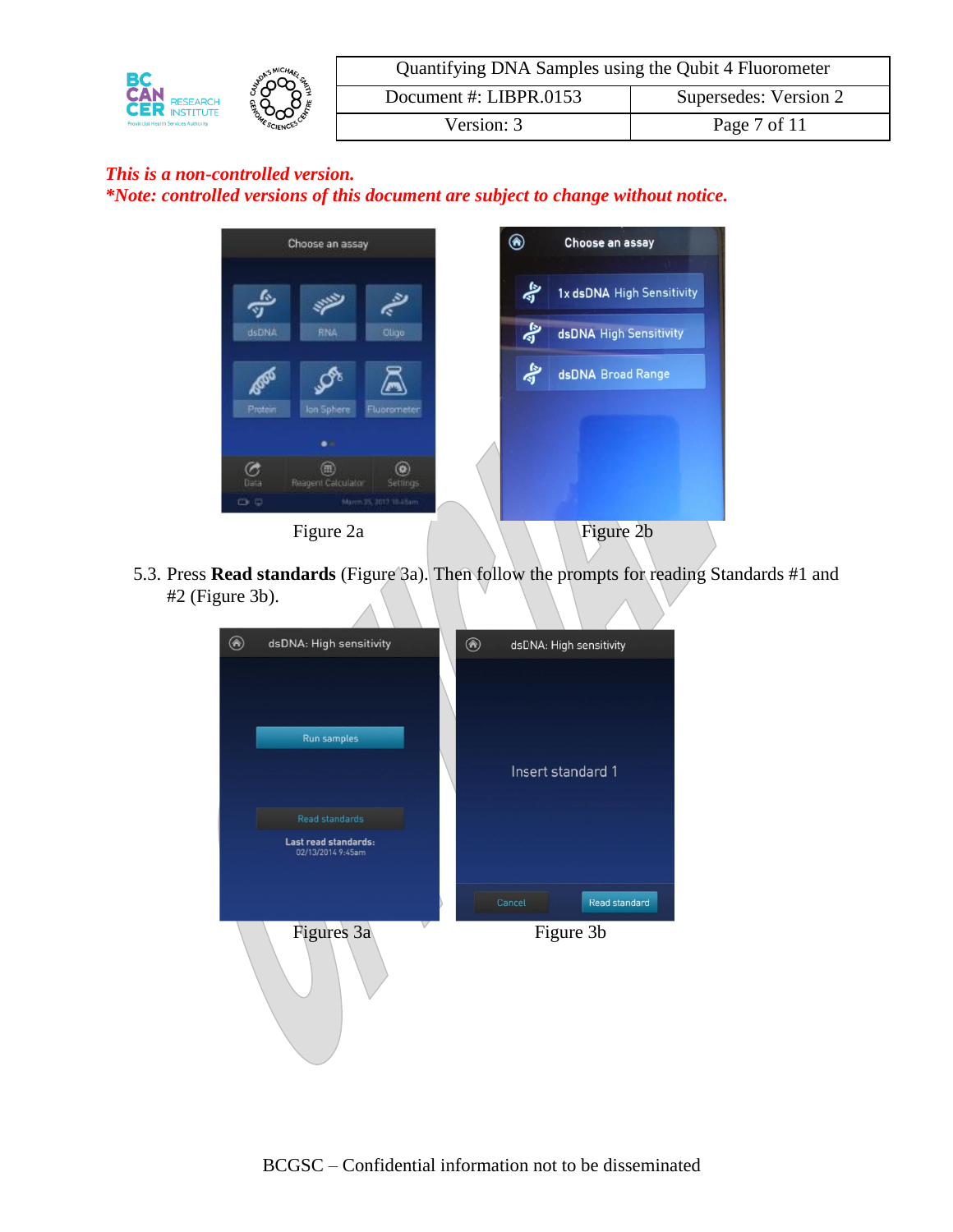



A graph will be plotted for the Standards and subsequently for the samples (Figure 3c).

5.4. Wait 30 seconds and re-read Standard #2. The Qubit<sup>TM</sup> tube concentration is 500ng/mL for the Qubit<sup>TM</sup> dsDNA HS (acceptable range is from  $475$ ng/mL to  $510$ ng/mL). The dilution reading on the exported data table of 1 in 200 should read  $100$ ng/ $\mu$ L (acceptable range is  $95$ ng/ $\mu$ L to 102ng/ $\mu$ L). Alternatively, 10 in 200 should read 10ng/ $\mu$ L.

For the dsDNA BR Qubit<sup>TM</sup>, the Standard #2 should read  $5\mu g/mL$  (acceptable range from  $4.75\mu$ g/mL to  $5.1\mu$ g/mL).

For the ssDNA Qubit<sup>TM</sup>, the Standard #2 should read  $200$ ng/ $\mu$ L (acceptable range from  $190$ ng/µL to  $210$ ng/µL).

- 5.5. Insert a sample tube into the Qubit<sup>TM</sup> Fluorometer, close the lid.
- 5.6. Enter the original sample volume used in the Qubit<sup>TM</sup> working solution (e.g. 1  $\mu$ L). Select the volume by pressing the  $+$  or  $-$  buttons on the wheel or anywhere on the wheel itself (Figure 4a).
- 5.7. Select the Output sample units (e.g. **ng/L)** from the dropdown menu (Figure 4a and b), and press **Read tube**.

NOTE: Wait at least 30 seconds for any subsequent re-reading of samples to allow the temperature within sample assay tube to reach back down to ambient temperature.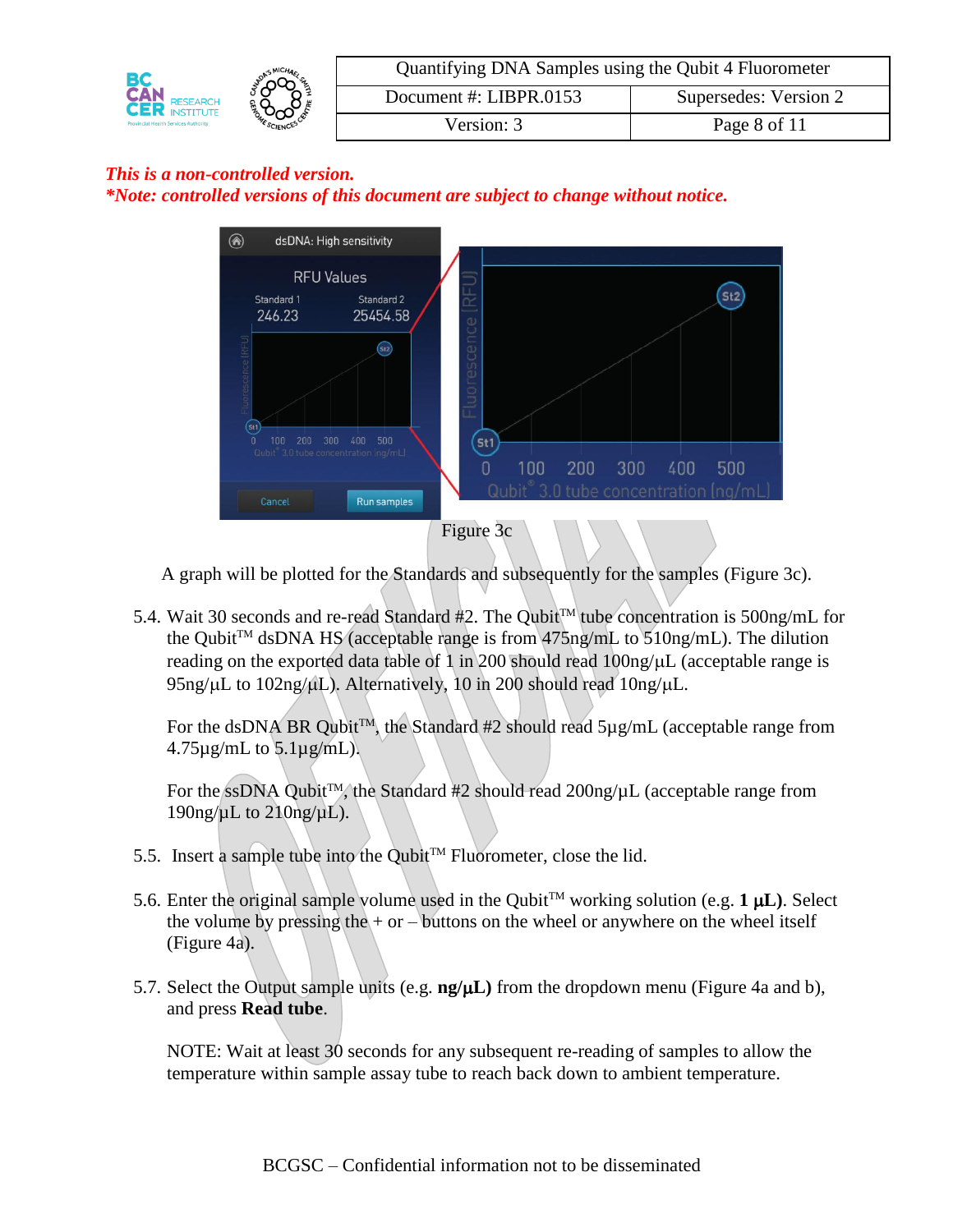



5.8. Swipe left or press the **Right facing caret** to view the Fluorescence versus Concentration graph (Figure 5).



- 5.9. For more in depth view of results, press **Data**, and then select the Data point of interest. To continue with data reading, press the arrow icon $\leq$  located near top left corner of the screen.
- 5.10. Remove the current sample and insert a new sample. To change sample volume or unit output, swipe right or press the **Left facing caret**. Select appropriate values as described in step 5.6 and 5.7, then press **Read tube**.

NOTE: When one encounters samples out of reading range of too **high** (for example, >**600ng/mL**), make new dilutions of sample for subsequent reading. Occasionally, one

BCGSC – Confidential information not to be disseminated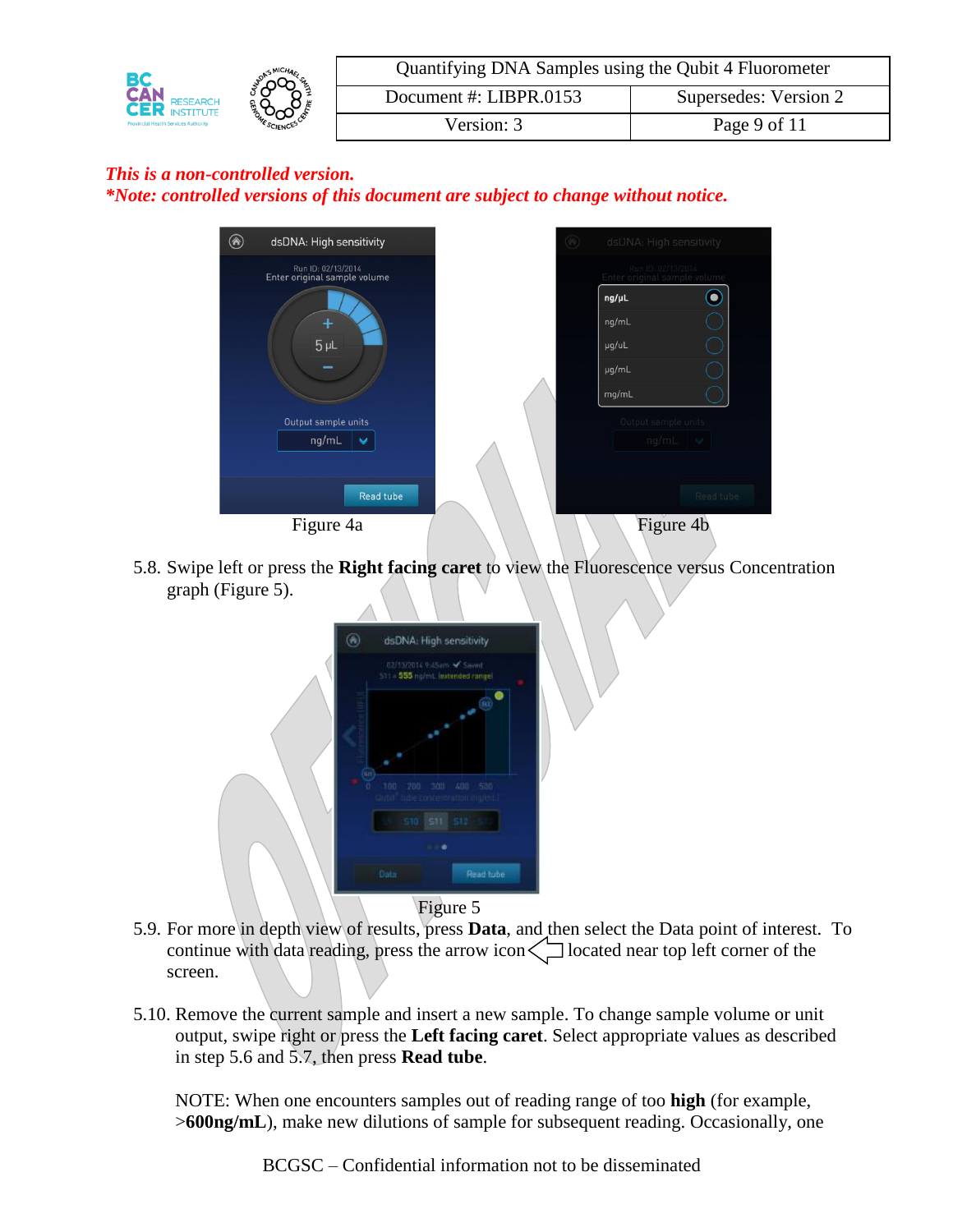|                                             | <b>MICHAE</b><br>ით | Quantifying DNA Samples using the Qubit 4 Fluorometer |                       |  |
|---------------------------------------------|---------------------|-------------------------------------------------------|-----------------------|--|
| <b>CAN RESEARCH</b><br><b>RESEARCH</b>      |                     | Document #: LIBPR.0153                                | Supersedes: Version 2 |  |
| <b>Provincial Health Services Authority</b> | ౣఄఀઌૺઌ<br>SCIENCE   | Version: 3                                            | Page 10 of 11         |  |

will encounter samples out of reading of too **low** (<0.50ng/mL), for example, the negative controls.

5.11. Standard #2 can be re-measured after all the samples have been read to ensure output measurement is still within acceptable range. Refer to 5.4.

If the re-measuring of Standard #2 is going to be read soon after its initial reading, wait at least 30 seconds prior to the second reading.

#### **6. Exporting QubitTM Data**

6.1. On the **Concentration**, **Graph**, **RNA IQ** results or **Home** screen, press **Data**. On the **Export data** screen, check the **selection box** to the left of each data set you wish to export (Figure 6).

| Date/Time         | Assay name | $\mathsf{s}$            |  |
|-------------------|------------|-------------------------|--|
| 02/13/14 9:40 am  | dsDNA High | $\overline{\mathbf{4}}$ |  |
| 02/13/14 9-45 am  | Protein    | 8                       |  |
| 09/12/13 10:45 am | dsDNA High | 6                       |  |
| 08/16/13 10:45 am | RNA Brown  | 7                       |  |
| 08/05/13 4:45 am  | RNA High D | $\overline{\mathbf{z}}$ |  |
| 07/24/13 7:45 am  | dsDNA High | à                       |  |
| 07/23/13 11:45 am | Protein    | 5                       |  |
| <b>Detett</b>     | Export     |                         |  |

6.2. To save only individual data entries from a data set, press the **data set of interest** and then check the **selection box** to the left of the samples you wish to export (Figure 7).